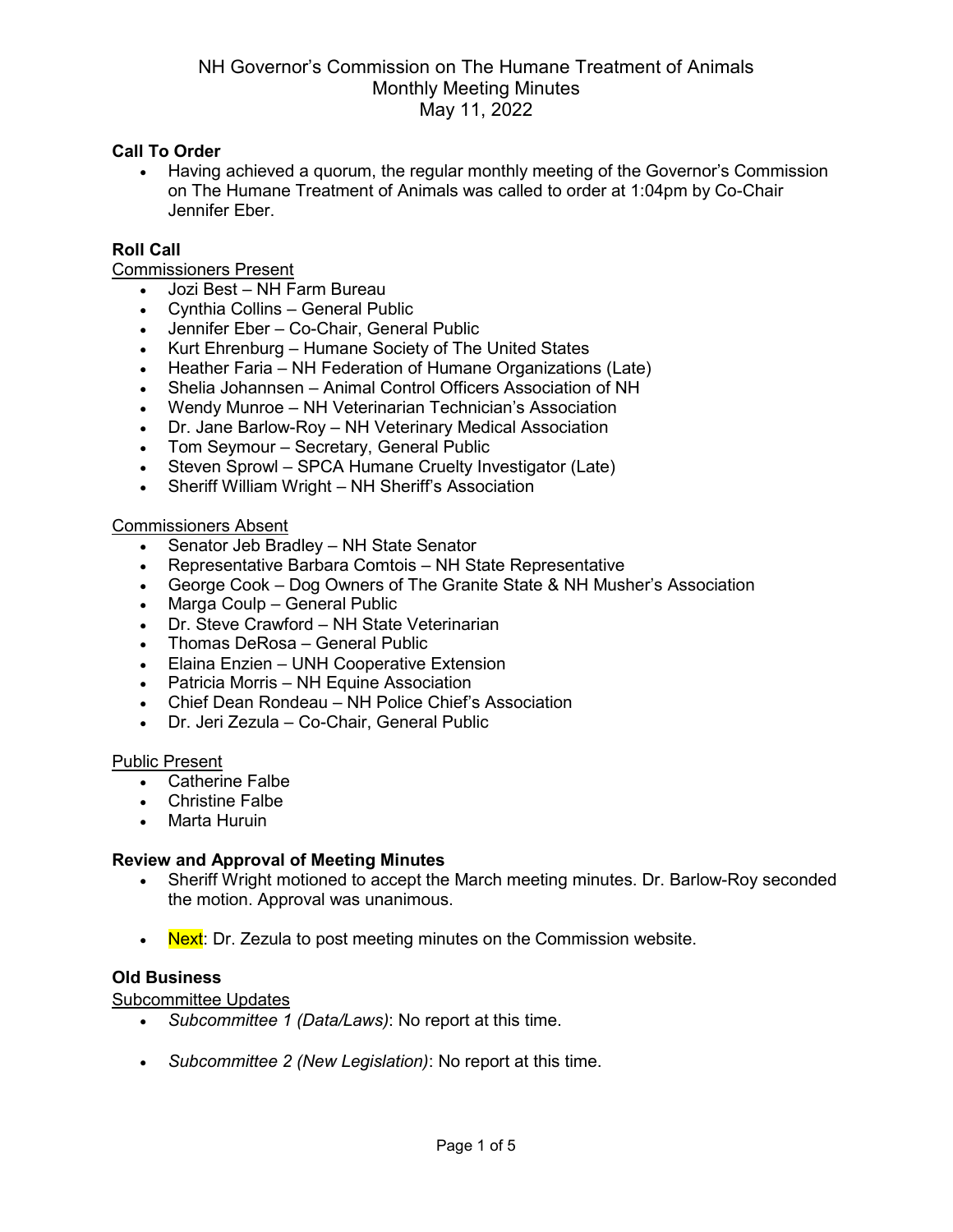• *Subcommittee 3 (ACO Reporting)*: Wendy Munroe told the Commission that the Subcommittee was working to determine ACO requirements as set by other states where NH lacks training. Maine and Massachusetts offer basic and advanced level training options. In Massachusetts, Mayors designate ACOs who operated under veterinarian supervision for euthanasia cases. The ACO fees are paid by the town or a charity. They use a 115-page regulation manual. They also run an ACO certification academy.

Wendy said the Subcommittee planned to complete their review prior to the next meeting.

Dr. Barlow-Roy said that it is very difficult dealing with cases when there are always questions regarding who is charge when an ACO is not employed. The reporting hierarchy, along with responsibilities, vary greatly depending on the ACO's status being either appointed, elected, or hired.

Sheriff Wright advised that police departments are limited in size and can struggle undertaking mandated requirements, especially in small municipalities. He suggested any proposal written should include requirements for permitting of the ACO. It is important to set standards for NH ACO (reporting, follow-up). Police Standards and Training should develop investigative courses to offer with ACO classes. The Sheriff also thought it would be helpful to loop the police academy into Commission's activities.

Steve Sprowl said that the Humane Society contracts for ACO work. Some ACOs report to the police department, while others report to Selectmen. Efforts to organize the ACO function should work to standardize the requirements. Currently there are conflicts between police departments and Selectmen. Steve also reminded the Commission that there are Police Standards and Training classes for ACOs, but the academy runs ACOs through the part-time program and will often skip over ACO courses to focus on other police related topics.

Heather Faria commented that ACOs do not investigate crimes. When issues arise, nonlaw enforcement people try to investigate cases but often cannot get citizens to cooperate as they lack any enforcement authority. Sheriff Wright said that the same holds true for law enforcement unless the officer has reasonable suspicion or probable cause. He suggested that perhaps ACOs should be supported by police departments, the NH State Attorney General, or the NH State Veterinarian. However, there is a need to develop the end goal and then pull in affected parties to help generate path forward.

Sheila Johannsen said that when an ACO is investigating it is assumed they report the crime details to the police department, NH SPCA, and the State. She said it is also assumed that appropriate actions would then follow. Sheila questioned if the state should be mandated to develop ACO standards. She further suggested an end goal should include formal structured reporting to develop strong database.

Jennifer Eber said for our next meeting discussions with other parties should occur to begin the Commission's process. Sherriff Wright will contact John Scippa of the NH Police Standards and Training for input on what he thinks of ACO issues. Wendy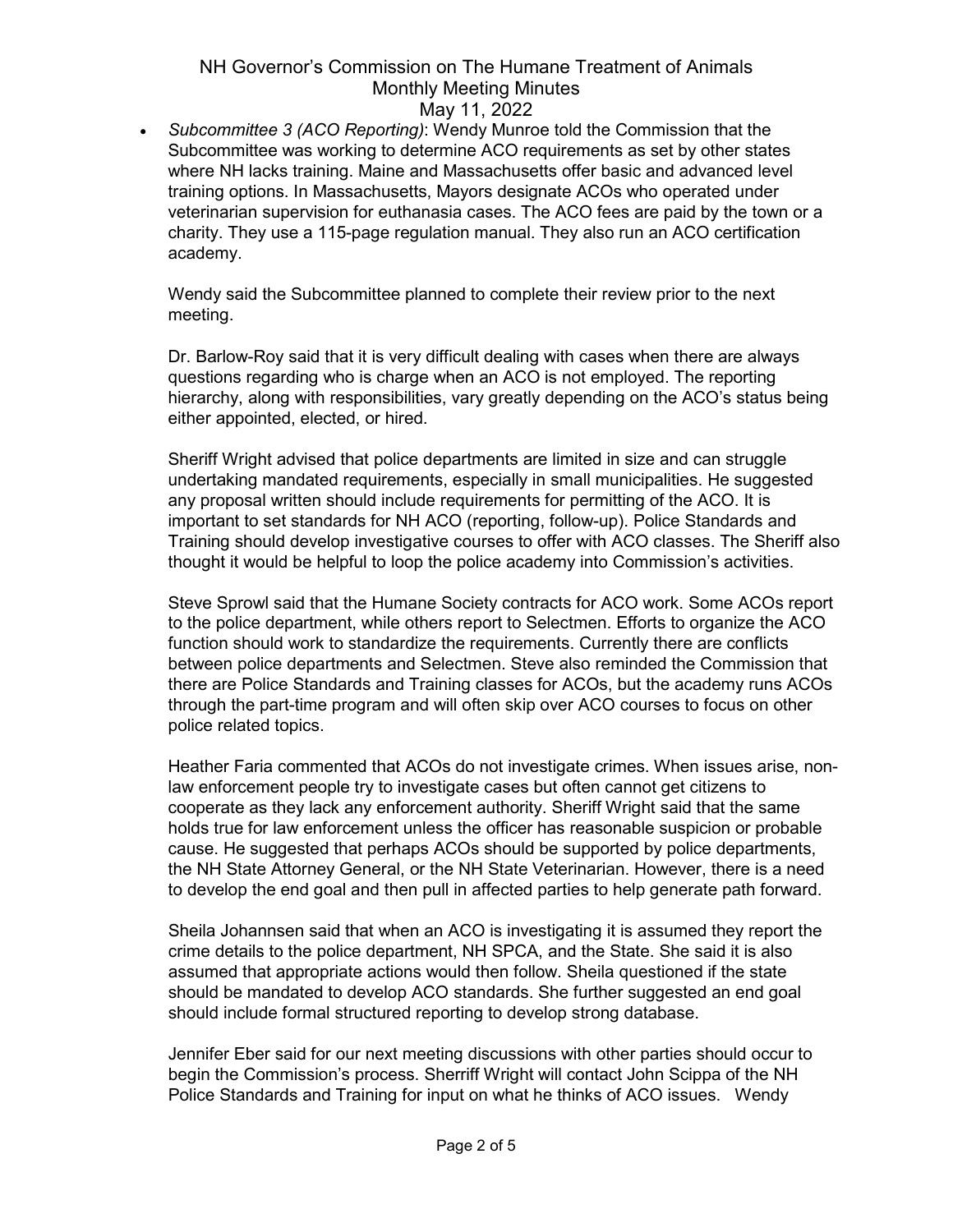Munroe will contact Chief Dean Rondeau regarding local police department interactions and responsibilities regarding ACO activity.

Jozi Best reminded the Commission that ACOs do more than investigate cruelty, abuse, or neglect cases. Their responsibilities can also include handling strays, bite cases, etc. She also cited personal experience with other dogs. She reported an incident to an ACO, but never had feedback. She feels this illustrates the need for standards.

Dr. Barlow-Roy questioned why reporting would not take place. Sheriff Wright offered that if an action is not legislated it winds up being done by different agencies and the matter of how it is handled can be different between agencies.

- *Subcommittee 4 (Training)*: No report at this time.
- *Subcommittee 5 (Legislation Tracking)*: Please refer to "Legislative Update" under New Business, below…

# Follow-Up Divorce Bill: HB 1103 (J Eber)

- Guests Christine and Catherine Falbe advised the Senate Bill amendment passed and is now headed back to the House of Representatives for approval. Jennifer Eber had forwarded links to Commission so members may offer personal opinion on the bill and amendment. Currently, the Governor has stated that the Commission cannot take any action on any pending legislation.
- The Falbes also informed the Commission that dog in question was attacked once more and nearly died. The dog has been relinquished and is recovering. They asked if an attacked animal can be place under protective custody. Steve Sprowl provided detailed steps required if rabies is in question.
- Jozi Best mentioned that several RSAs and amendments call out the term "animals", not just dogs or cats. The Falbes also found that legislators do not understand that "division of property" cannot be changed after the fact as current law prohibits it, hence the amendment. Steve Sprowl supported that sentiment and felt that animals need to be removed from property classification. Dr. Barlow-Roy urged caution where animals might be considered sentient beings and might inadvertently set the bar too high. She also has found that property issues involving animals to be very complicated. She has clients who will ask for both parties to confirm ownership resulting from divorce.

# Follow-Up Density of Animals on Property (J Best / J Maynard)

• Jozi Best informed the Commission that the owner in question in the Maynard issue has opened up to the idea reducing the animal population with most, if not all, for sale. The local health officer tested the water at this location and the water tested ok. Jozi also found that the town (Sutton, NH) does have a noise ordinance, but it does not speak to guard dogs barking at night. Mr. Maynard was advised to meet with Sutton Selectmen to request they write warrant article to revise noise ordinance.

# Follow-Up Governor's Office on Appointments and AG (J Eber)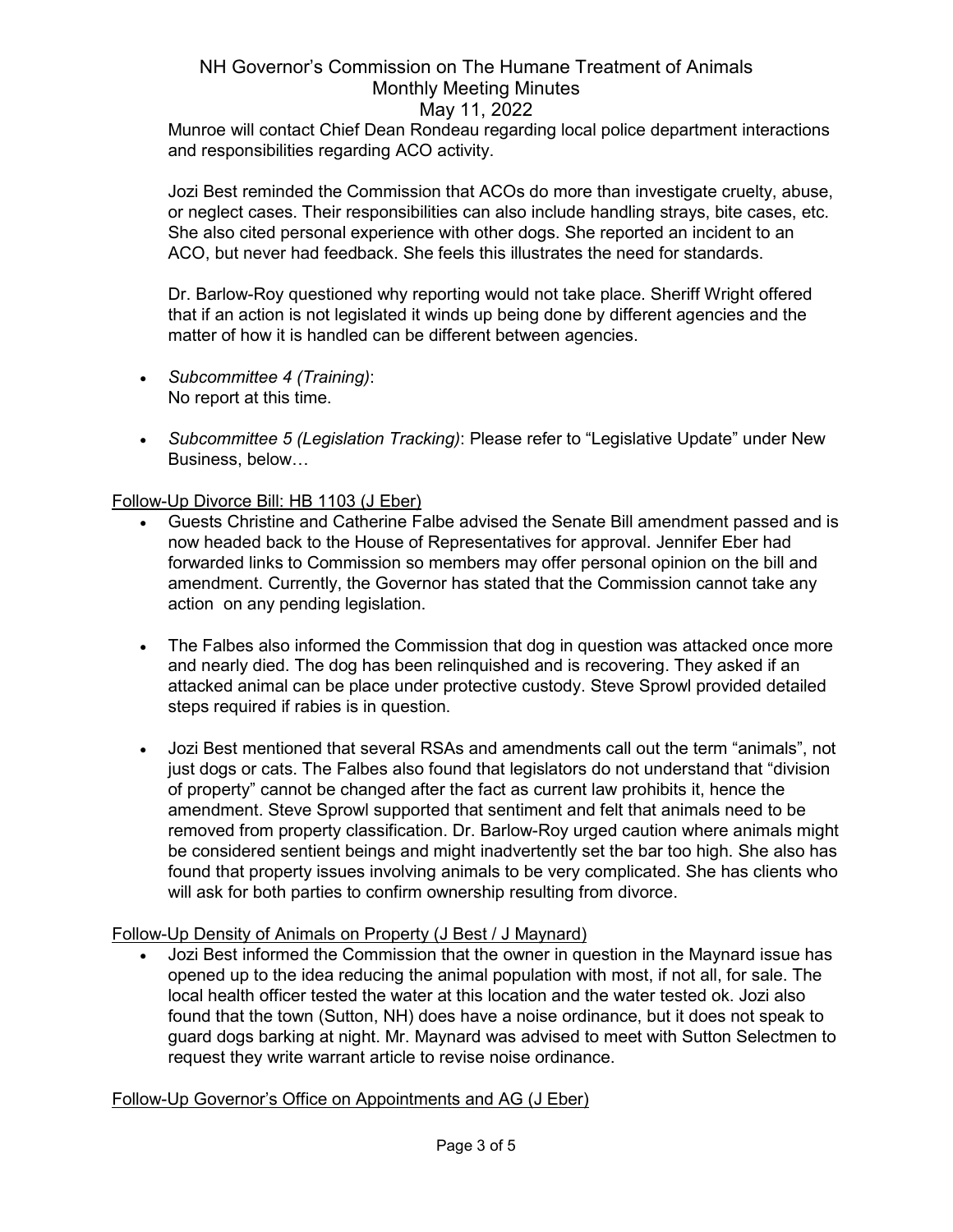• Jennifer Eber advised that the Governor's office is working to name a replacement for Gary Lambert who resigned in January 2022. She also mentioned that there appears to be a candidate in line that expressed interest in joining.

# Follow-Up Cost of Care Information (Dr. S Crawford)

- This is placed on hold until Dr. Crawford is in attendance.
- Office on Community Outreach Coordinator (J Eber)
	- Jennifer Eber reached out to NH DOJ to inquire if this position has been filled as it offers the potential for an attorney expert in animal cruelty cases.The position has yet to be filled.

# Prosecutor Training

• Steve Sprowl followed up on an earlier conversation noting that prosecutors are not knowledgeable on animal right RSAs. He said prosecutors do not understand that repeat offenders need to be convicted of at least one offense when multiple offenses are brought. This would allow later offenses to escalate to a felony. A felony charge offers greater possibilities. He also noted training classes revealed prosecutors were found unaware of the full extent of the law. Jennifer Eber offered to start looking and inquire if the NH Bar Association could conduct such training. Jennifer also offered to start an email chain in which Steve, Chief Rondeau and Kurt Ehrenburg (who has training materials available) would all discuss whether additional police prosecutor training could be scheduled..

#### **New Business**

#### Legislative Update (All)

Jennifer Eber, Dr. Barlow-Roy, Kurt Ehrenburg, Steve Sprowl, and George Cook (via email) provided updates as follows:

- SB 368 (Pet Vending): Continues to move forward. The revolving fund for hearing officers is capped at an annual expenditure of \$75k and also changes the language recognizing the new term of official certificate of transfer tied to the animal records database passed last season. It sets an administrative fine of not to exceed\$1k for each violation by a licensed pet vendor under this section.
- HB 1186 (Companion Animals During States of Emergency): Kurt Ehrenburg told this Commission that the bill has passed with amendment referring to "reasonable accommodations" in addition to use of trailers.
- HB 1066 (Cyno-Bacteria Blooms) was designated as Ought to Pass on May  $5<sup>th</sup>$ .

# Law Enforcement Survey (Final Results) (J Eber)

• Jennifer Eber noted that only a limited number of Commission members responded to the last survey sent. Jennifer will be asking Dr. Zezula to re-send the survey link as more respondents are needed for the survey to provide any value.

# Reports on any Cruelty Cases (All)

Steve Sprowl commented he has cases pending but cannot speak about them at this time. He did say that 5 horses were seized in Northwood. When asked about using the State's Cost of Care Fund, Steve said that they cannot submit a claim, but the local police department can.